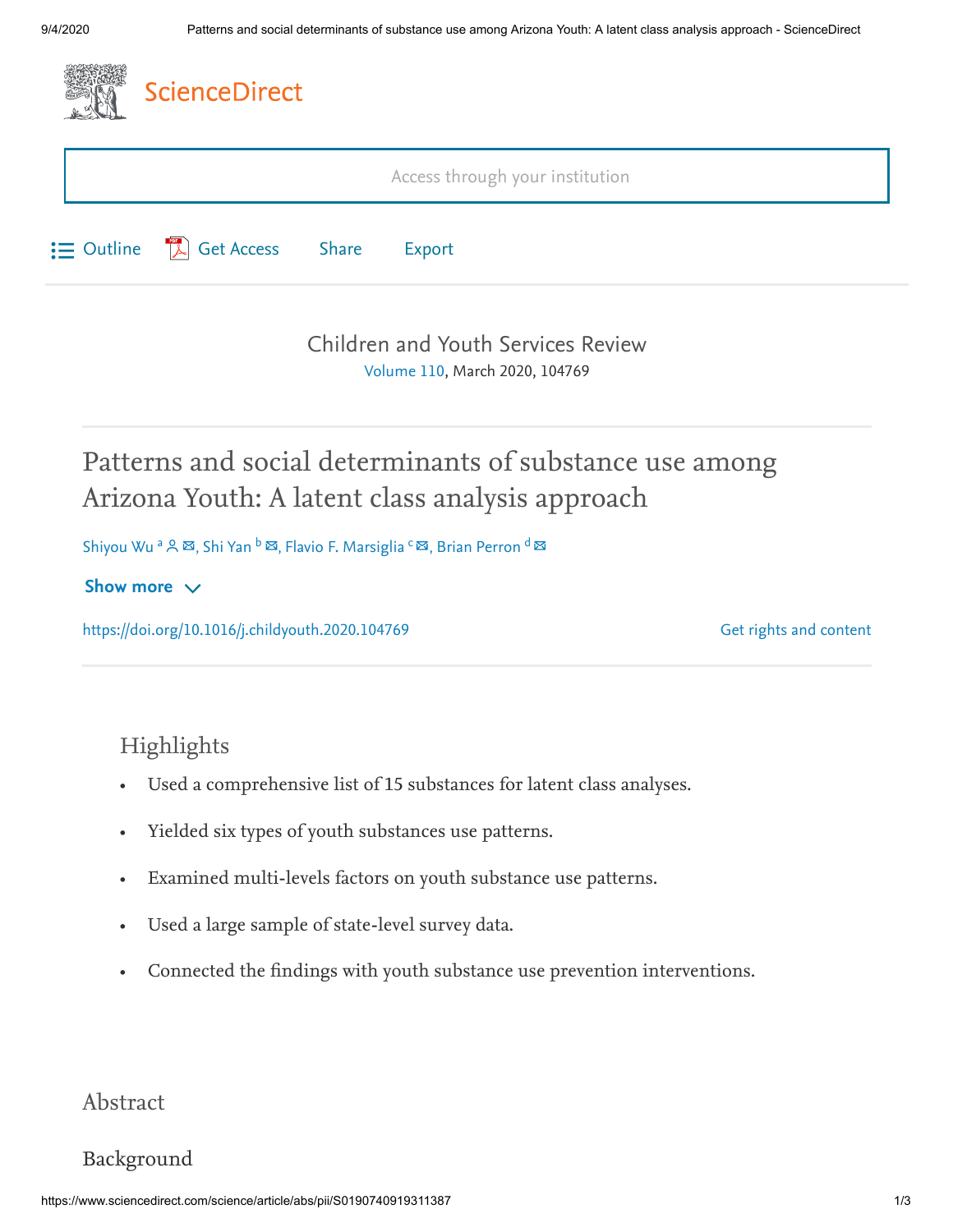9/4/2020 Patterns and social determinants of substance use among Arizona Youth: A latent class analysis approach - ScienceDirect

Substance use among youth often involves multiple types of substances. Little is known about how the use of common, lower-risk substances (e.g., alcohol, cigarettes, marijuana) co-occur with the less common and higher-risk substances (e.g., opioids and methamphetamine).

#### Objectives

This study aims to identify distinctive substances use patterns and investigate the multi-level factors associated with substance use patterns under the social determinants of health framework.

#### Methods

This study used data from the 2016 Arizona Youth Survey ( $n = 30,187$ ). Latent class analysis (LCA) was used to identify the patterns based on 15 types of substances. We used multinomial logistical regression to explore the correlates of substance use classification.

#### Results

We identified a five-group model: (1) Serious Users, (2) Moderate Users, (3) Non-progressive Users, (4) Common Substance Users, (5) Abstainers. We found that variables at the individual, peers, family, school, and community levels were associated with the group membership.

### Conclusions/Importance

The findings advanced knowledge about key eco-systemic factors and their role as predictors of substance use patterns. Examining the predictors at multi-levels also provided a strong foundation for the design of future interventions.



[Previous](https://www.sciencedirect.com/science/article/pii/S0190740919310655) **[Next](https://www.sciencedirect.com/science/article/pii/S0190740919312307)** 

## Keywords

Social determinants of health; Substances use; Latent class analysis; Youth; Arizona Youth Survey

Recommended articles Citing articles (2)

[View full text](https://www.sciencedirect.com/science/article/pii/S0190740919311387)